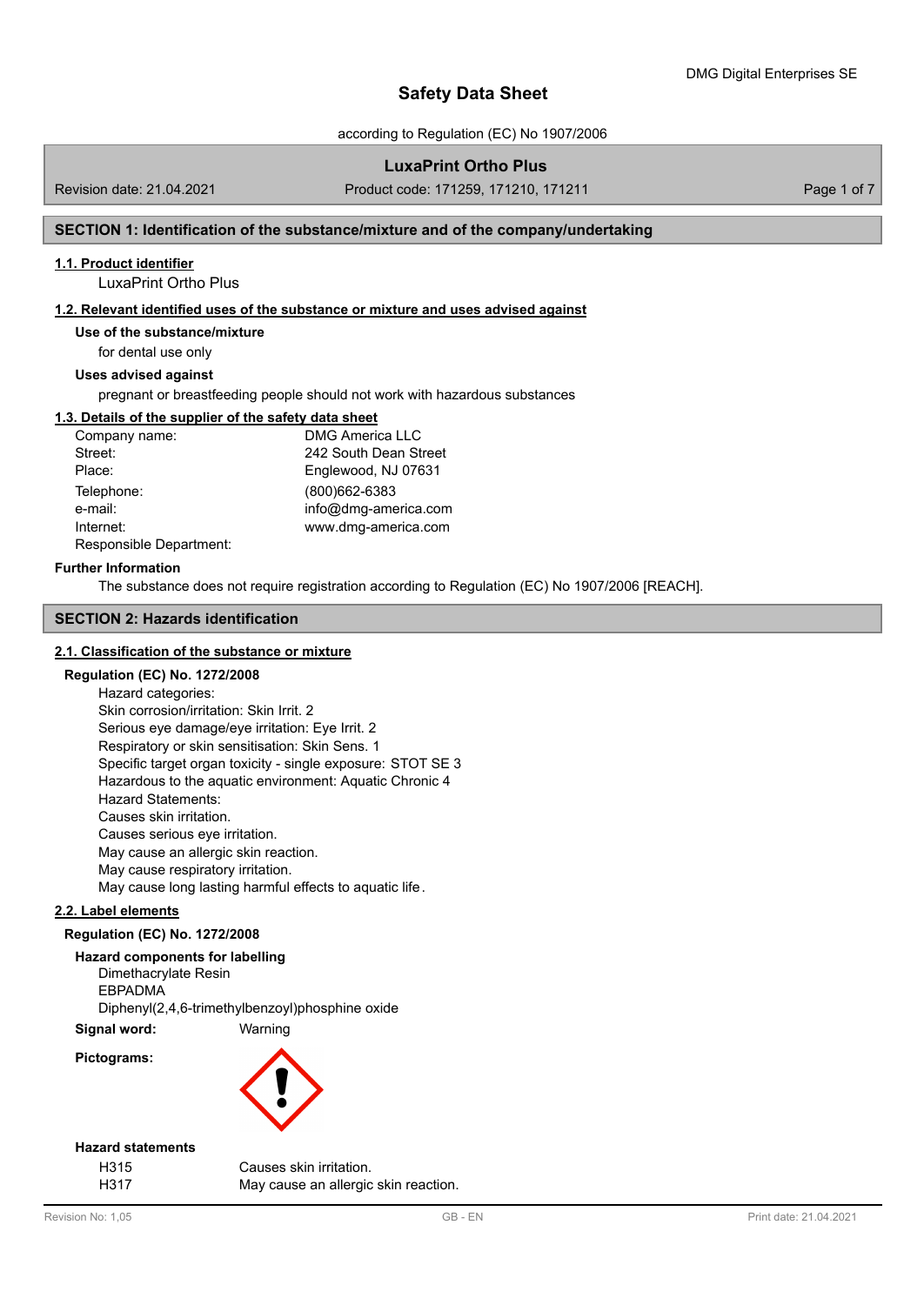according to Regulation (EC) No 1907/2006

# **LuxaPrint Ortho Plus** Revision date: 21.04.2021 Product code: 171259, 171210, 171211 Page 2 of 7 H319 Causes serious eye irritation. H335 May cause respiratory irritation. H413 May cause long lasting harmful effects to aquatic life. P403+P233 Store in a well-ventilated place. Keep container tightly closed. P305+P351+P338 IF IN EYES: Rinse cautiously with water for several minutes. Remove contact lenses, if present and easy to do. Continue rinsing. P280 Wear protective gloves/protective clothing/eye protection/face protection. P273 Avoid release to the environment. P272 Contaminated work clothing should not be allowed out of the workplace. P101 If medical advice is needed, have product container or label at hand. **Precautionary statements**

### **SECTION 3: Composition/information on ingredients**

### **3.2. Mixtures**

#### **Hazardous components**

| <b>CAS No</b> | <b>Chemical name</b>                                      |                                                                                              |                  |          |  |
|---------------|-----------------------------------------------------------|----------------------------------------------------------------------------------------------|------------------|----------|--|
|               | EC No                                                     | Index No                                                                                     | <b>REACH No</b>  |          |  |
|               | <b>GHS Classification</b>                                 |                                                                                              |                  |          |  |
| 41637-38-1    | Dimethacrylate Resin                                      |                                                                                              |                  | 50-70 %  |  |
|               |                                                           |                                                                                              |                  |          |  |
|               | H413                                                      | Skin Irrit. 2, Eye Irrit. 2, Skin Sens. 1, STOT SE 3, Aquatic Chronic 4; H315 H319 H317 H335 |                  |          |  |
| 41637-38-1    | <b>EBPADMA</b>                                            |                                                                                              |                  |          |  |
|               |                                                           |                                                                                              |                  |          |  |
|               | H413                                                      | Skin Irrit. 2, Eye Irrit. 2, Skin Sens. 1, STOT SE 3, Aguatic Chronic 4; H315 H319 H317 H335 |                  |          |  |
| 75980-60-8    | Diphenyl(2,4,6-trimethylbenzoyl)phosphine oxide           |                                                                                              |                  | $1 - 2%$ |  |
|               | 278-355-8                                                 |                                                                                              | 01-2119972295-29 |          |  |
|               | Repr. 2, Skin Sens. 1B, Aquatic Chronic 2; H361 H317 H411 |                                                                                              |                  |          |  |

Full text of H and EUH statements: see section 16.

## **SECTION 4: First aid measures**

# **4.1. Description of first aid measures**

#### **After inhalation**

Move victim to fresh air. Put victim at rest and keep warm.

### **After contact with skin**

After contact with skin, wash immediately with: Water and soap.

#### **After contact with eyes**

In case of contact with eyes, rinse immediately with plenty of water and seek medical advice.

#### **After ingestion**

Call a physician immediately.

## **SECTION 5: Firefighting measures**

## **5.1. Extinguishing media**

## **Suitable extinguishing media**

Water fog. Extinguishing powder. Sand. Foam. Carbon dioxide (CO2).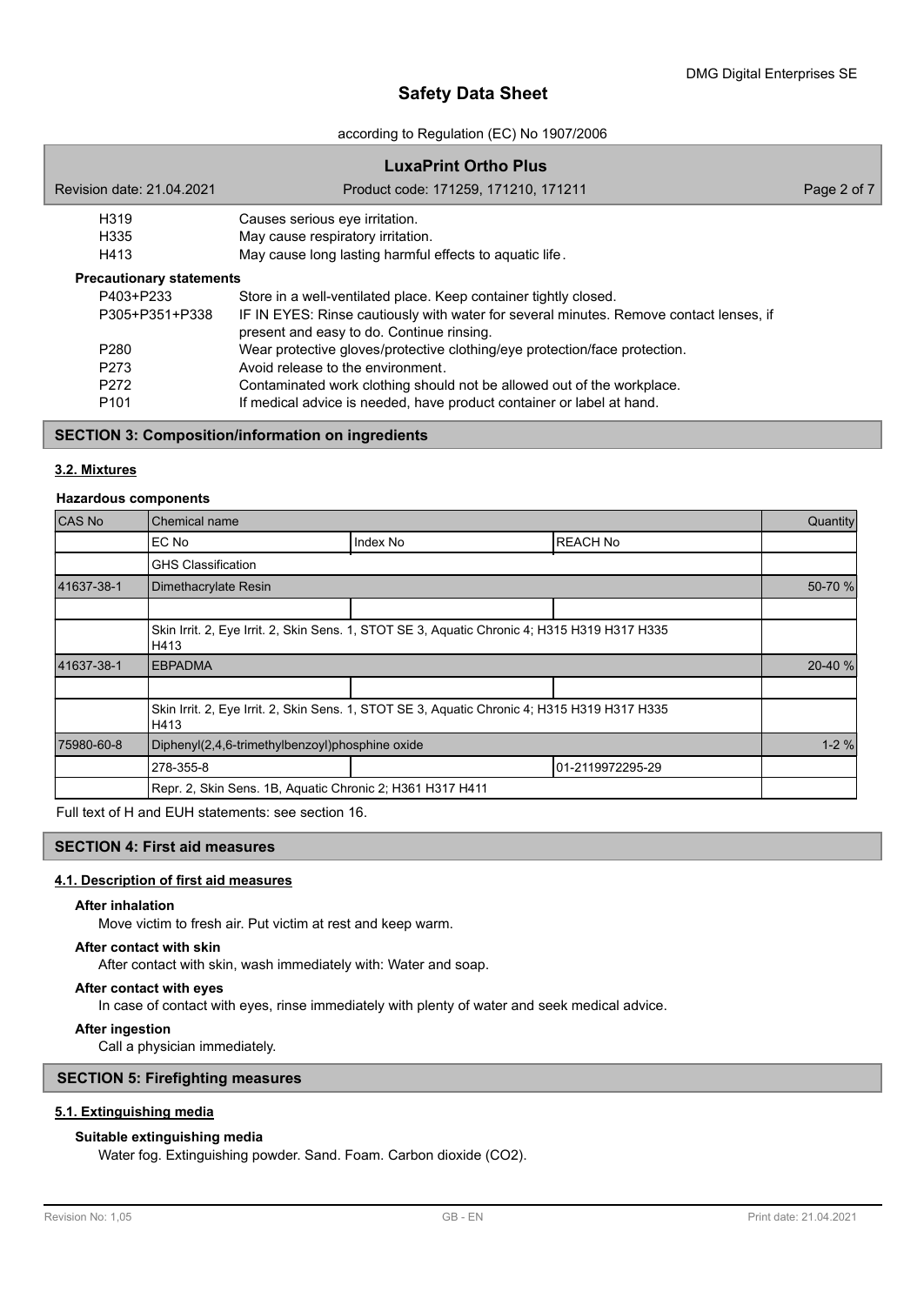according to Regulation (EC) No 1907/2006

# **LuxaPrint Ortho Plus**

Revision date: 21.04.2021 Product code: 171259, 171210, 171211 Page 3 of 7

# **Unsuitable extinguishing media**

High power water jet.

# **5.2. Special hazards arising from the substance or mixture**

COx, NOx

## **SECTION 6: Accidental release measures**

#### **6.1. Personal precautions, protective equipment and emergency procedures**

Wear suitable protective clothing. Provide adequate ventilation.

#### **6.2. Environmental precautions**

Do not allow to enter into surface water or drains.

# **6.3. Methods and material for containment and cleaning up**

Take up mechanically.

## **SECTION 7: Handling and storage**

### **7.1. Precautions for safe handling**

#### **Advice on safe handling**

Keep container tightly closed. Wear suitable protective clothing and gloves. Avoid contact with eyes.

### **7.2. Conditions for safe storage, including any incompatibilities**

#### **Requirements for storage rooms and vessels**

Keep container tightly closed in a cool, well-ventilated place. Store only in original container.

#### **SECTION 8: Exposure controls/personal protection**

#### **8.1. Control parameters**

#### **Exposure limits (EH40)**

| <b>CAS No</b> | Substance                  | ppm | mg/m <sup>3</sup> | fibres/ml | Category  | Origin     |
|---------------|----------------------------|-----|-------------------|-----------|-----------|------------|
| 128-37-0      | 2,6-Di-tert-butyl-p-cresol |     | 10 <sup>1</sup>   |           | TWA (8 h) | <b>WEL</b> |

#### **8.2. Exposure controls**



## **Appropriate engineering controls**

Ensure adequate ventilation of the storage area.

# **Protective and hygiene measures**

When using do not eat or drink.

# **Eye/face protection**

Tightly sealed safety glasses.

## **Hand protection**

Tested protective gloves are to be worn: Suitable material: NBR (Nitrile rubber).

# **Respiratory protection**

The following must be prevented: inhalation.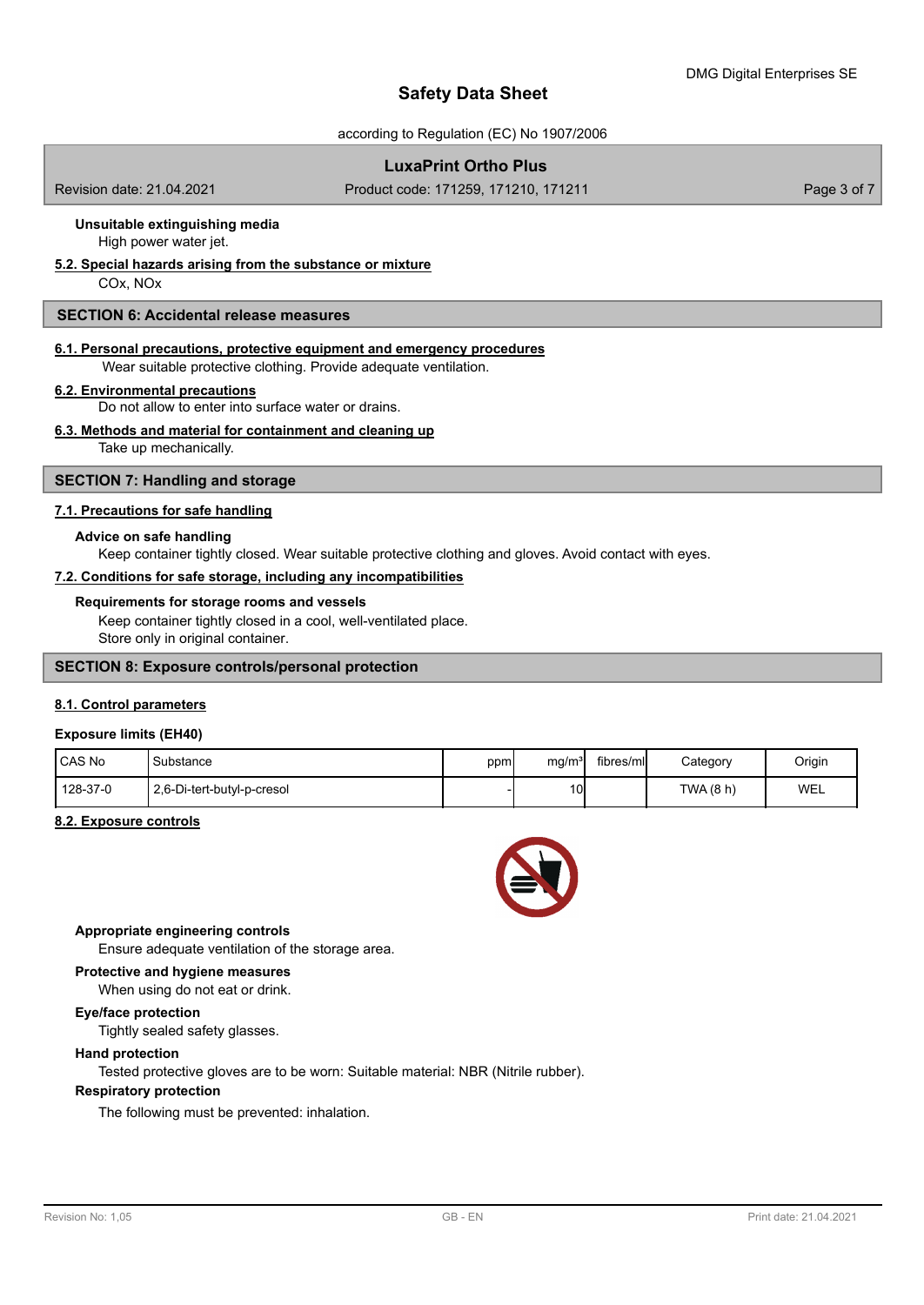according to Regulation (EC) No 1907/2006

# **LuxaPrint Ortho Plus**

Revision date: 21.04.2021 Product code: 171259, 171210, 171211 Page 4 of 7

# **SECTION 9: Physical and chemical properties**

# **9.1. Information on basic physical and chemical properties**

| Physical state: | liauid         |
|-----------------|----------------|
| Colour:         | colourless     |
| Odour:          | characteristic |

|                                             |                       | <b>Test method</b> |
|---------------------------------------------|-----------------------|--------------------|
| pH-Value:                                   | not determined        |                    |
| Changes in the physical state               |                       |                    |
| Melting point:                              | not determined        |                    |
| Initial boiling point and boiling range:    | not determined        |                    |
| Sublimation point:                          | not determined        |                    |
| Softening point:                            | not determined        |                    |
| Pour point:                                 | not determined        |                    |
| point of decomposition:                     | not determined estim. |                    |
| Flash point:                                | >93 °C                |                    |
| Lower explosion limits:                     | not determined        |                    |
| Upper explosion limits:                     | not determined        |                    |
| Vapour pressure:                            | not determined        |                    |
| Density:                                    | not determined        |                    |
| Water solubility:<br>(at 20 $^{\circ}$ C)   | not determined        |                    |
| Vapour density:                             | >1                    |                    |
| <b>SECTION 10: Stability and reactivity</b> |                       |                    |

#### **10.4. Conditions to avoid**

Light. heat. Decompostion takes place from temperatures above: 200 °C Decomposition under formation of: Acrylate.

# **10.5. Incompatible materials**

Keep away from strong acids, leachates, heavy metal salts and reducing materials.

# **10.6. Hazardous decomposition products**

In case of fire may be liberated: Gas / vapours, irritant. (Acrylate., pungent)

#### **Further information**

Substances sensitive to light.

# **SECTION 11: Toxicological information**

## **11.1. Information on toxicological effects**

#### **Acute toxicity**

LD50: Rat > 2000 mg/kg (calc.)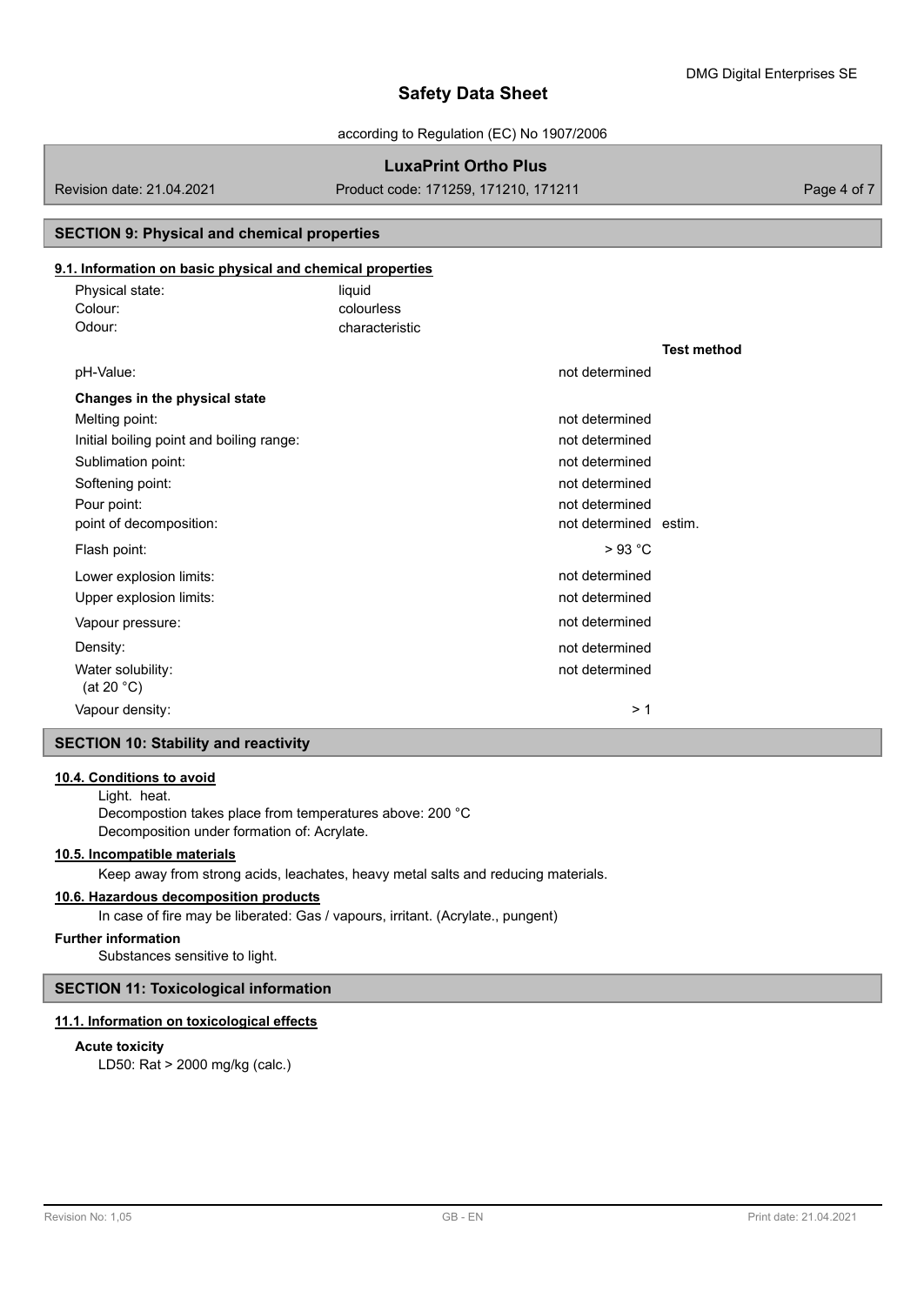according to Regulation (EC) No 1907/2006

# **LuxaPrint Ortho Plus**

Revision date: 21.04.2021 Product code: 171259, 171210, 171211 Page 5 of 7

| <b>CAS No</b> | Chemical name                                   |                         |                |             |        |
|---------------|-------------------------------------------------|-------------------------|----------------|-------------|--------|
|               | Exposure route                                  | Dose                    | <b>Species</b> | Source      | Method |
| 75980-60-8    | Diphenyl(2,4,6-trimethylbenzoyl)phosphine oxide |                         |                |             |        |
|               | oral                                            | LD50<br>> 5000<br>mg/kg | Rat            | <b>ISDS</b> |        |
|               | dermal                                          | LD50<br>> 2000<br>mg/kg | Rat            | <b>ISDS</b> |        |
|               | inhalation                                      | Data lacking            |                |             |        |

#### **Irritation and corrosivity**

Frequently or prolonged contact with skin may cause dermal irritation. Irritant effect on the eye:

#### **Sensitising effects**

May cause sensitization by skin contact.

## **Additional information on tests**

Contains Methacrylic esters.: May produce an allergic reaction.

## **SECTION 12: Ecological information**

# **12.1. Toxicity**

Preparation not tested.

| CAS No     | <b>Chemical name</b>                            |                           |        |                                        |               |        |
|------------|-------------------------------------------------|---------------------------|--------|----------------------------------------|---------------|--------|
|            | Aquatic toxicity                                | Dose                      |        | $[h]   [d]$ Species                    | Source        | Method |
| 41637-38-1 | <b>EBPADMA</b>                                  |                           |        |                                        |               |        |
|            | Acute fish toxicity                             | <b>LC50</b><br>mg/l       | >100   | 96 h(indet)                            | supplier MSDS |        |
|            | Acute algae toxicity                            | ErC <sub>50</sub><br>mg/l | >100   | 72 h (indet)                           | supplier MSDS |        |
|            | Acute crustacea toxicity                        | <b>EC50</b><br>mg/l       | >100   | 48 h <sub>D</sub> . magna              | supplier MSDS |        |
| 75980-60-8 | Diphenyl(2,4,6-trimethylbenzoyl)phosphine oxide |                           |        |                                        |               |        |
|            | Acute fish toxicity                             | <b>LC50</b><br>mg/l       | 6,53   | 96 hOryzias latipes<br>(Ricefish)      | <b>SDS</b>    |        |
|            | Acute algae toxicity                            | ErC50<br>mg/l             | > 2.01 | 72 hlScenedesmus<br>subspicatus        | <b>ISDS</b>   |        |
|            | Acute crustacea toxicity                        | <b>EC50</b><br>mg/l       | 3,53   | 48 h Daphnia magna (Big<br>water flea) | <b>SDS</b>    |        |
|            | Acute bacteria toxicity                         | $(> 1000$ mg/l)           |        | 3 h Activated sludge                   | <b>ISDS</b>   |        |

#### **12.2. Persistence and degradability**

Preparation not tested.

# **12.3. Bioaccumulative potential**

Preparation not tested.

### **Partition coefficient n-octanol/water**

| CAS No      | <sup>∖</sup> Chemical name                                | Loa Pow |
|-------------|-----------------------------------------------------------|---------|
| 175980-60-8 | .<br>Diphenvl(2.<br>.4.6-trimethylbenzoyl)phosphine oxide | J.      |

### **12.4. Mobility in soil**

Preparation not tested.

## **12.5. Results of PBT and vPvB assessment**

Preparation not tested.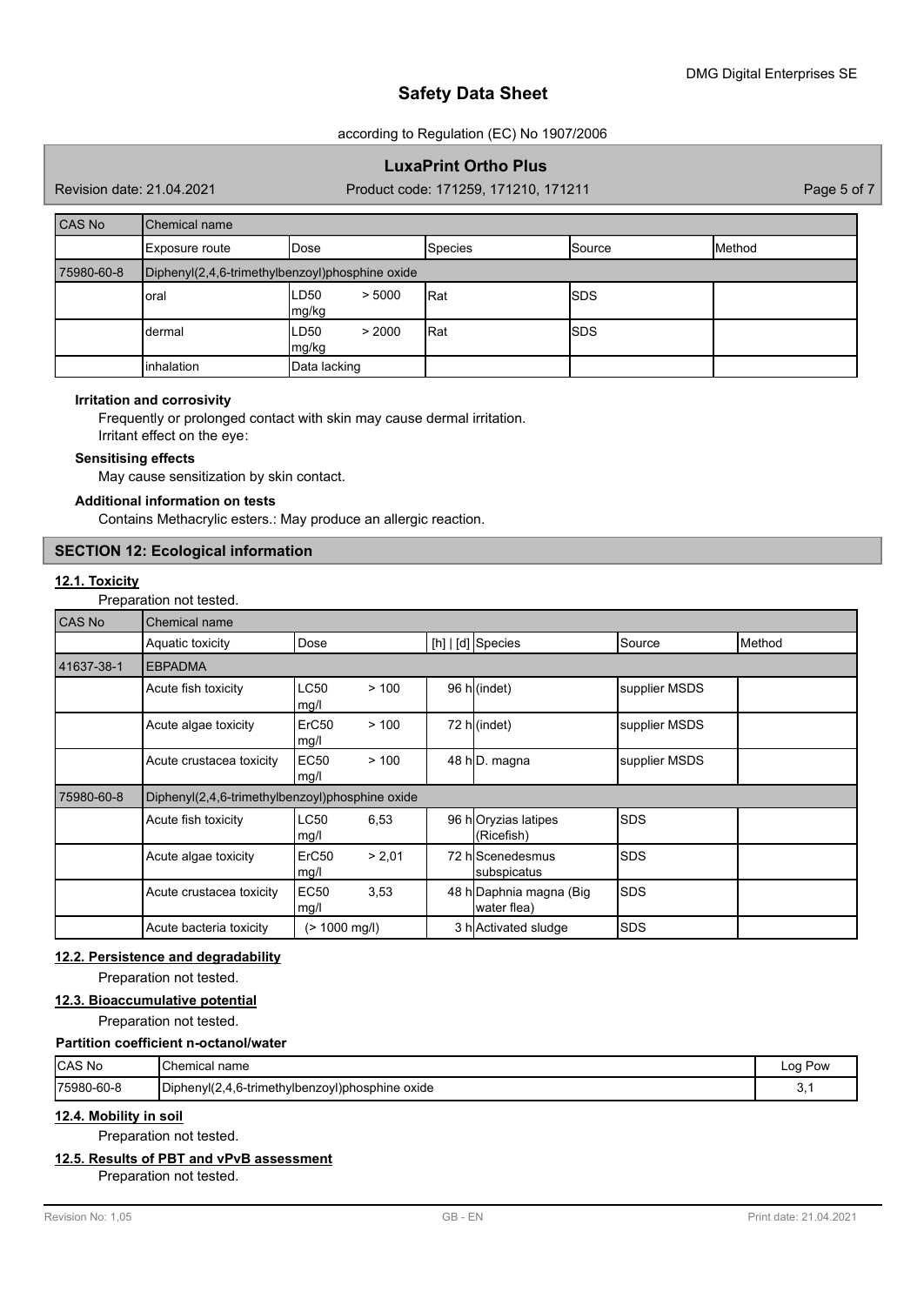according to Regulation (EC) No 1907/2006

# **LuxaPrint Ortho Plus**

Revision date: 21.04.2021 Product code: 171259, 171210, 171211 Page 6 of 7

# **12.6. Other adverse effects**

Preparation not tested.

# **Further information**

Do not allow to enter into surface water or drains. Leakage into the environment must be prevented.

## **SECTION 13: Disposal considerations**

#### **13.1. Waste treatment methods**

#### **Disposal recommendations**

Can be burnt together with household waste in compliance with official regulations in contact with approved waste disposal companies and with authorities in charge.

Paste: Carry out a burning of harzardous waste according to official regulations .

### **List of Wastes Code - residues/unused products**

180106 WASTES FROM HUMAN OR ANIMAL HEALTH CARE AND/OR RELATED RESEARCH (EXCEPT KITCHEN AND RESTAURANT WASTES NOT ARISING FROM IMMEDIATE HEALTH CARE); wastes from natal care, diagnosis, treatment or prevention of disease in humans; chemicals consisting of or containing hazardous substances; hazardous waste

## **SECTION 14: Transport information**

## **14.5. Environmental hazards**

ENVIRONMENTALLY HAZARDOUS: ves



#### **Other applicable information**

No dangerous good in sense of these transport regulations.

## **SECTION 15: Regulatory information**

**15.1. Safety, health and environmental regulations/legislation specific for the substance or mixture**

#### **National regulatory information**

Water hazard class (D): 2 - obviously hazardous to water

## **SECTION 16: Other information**

**Classification for mixtures and used evaluation method according to Regulation (EC) No. 1272/2008 [CLP]**

| Classification          | Classification procedure |
|-------------------------|--------------------------|
| Skin Irrit. 2; H315     | Calculation method       |
| Eye Irrit. 2; H319      | Calculation method       |
| Skin Sens. 1; H317      | Calculation method       |
| STOT SE 3: H335         | Calculation method       |
| Aquatic Chronic 4; H413 | Calculation method       |

## **Relevant H and EUH statements (number and full text)**

| H315 | Causes skin irritation.                                 |
|------|---------------------------------------------------------|
| H317 | May cause an allergic skin reaction.                    |
| H319 | Causes serious eye irritation.                          |
| H335 | May cause respiratory irritation.                       |
| H361 | Suspected of damaging fertility or the unborn child.    |
| H411 | Toxic to aquatic life with long lasting effects.        |
| H413 | May cause long lasting harmful effects to aquatic life. |
|      |                                                         |